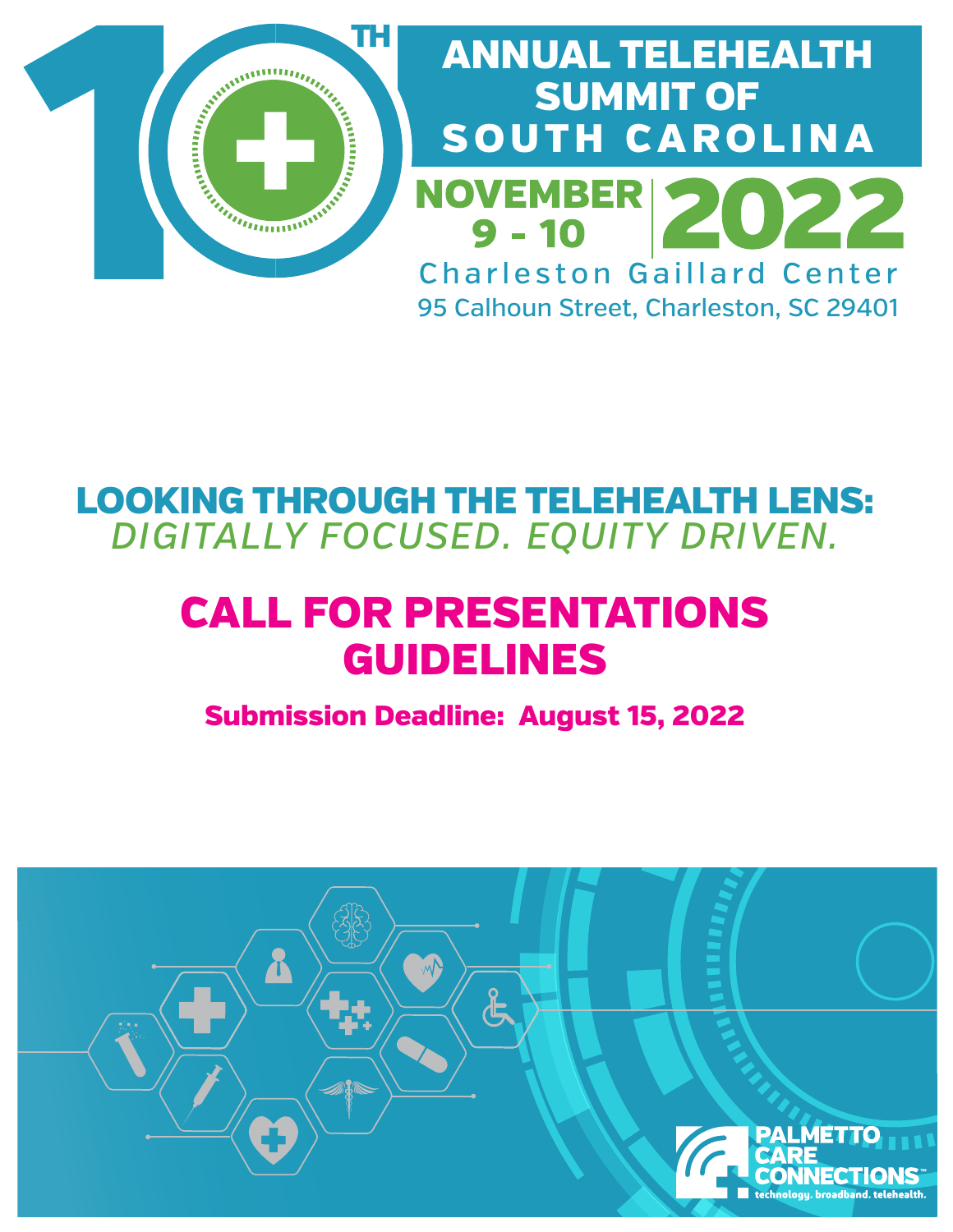### ABOUT

Palmetto Care Connections (PCC) invites you to submit a presentation abstract for a breakout session at the 10th Annual Telehealth Summit of South Carolina on November 9-10, 2022, at the Charleston Gaillard Center. The Summit brings together more than 250 health care professionals across various health care disciplines. The abstract should incorporate the theme, Looking Through the Telehealth Lens: Digitally Focused. Equity Driven., and fall into at least one of three categories: Leadership and Business, Clinical, and/or Technology and Innovation.



## ABSTRACT CATEGORIES

#### Abstract Categories

We are looking for presentations that falls into one of three categories listed below.

- 1. Leadership and Business (ie: Return on Investment)
- 2. Clinical (ie: Remote Patient Monitoring)
- 3. Technology and Innovation (ie: Telehealth Equipment)



## PRESENTATION TITLE

Please keep your presentation title 10 words or less.

## PRESENTATION ABSTRACT

Submit a description of your presentation in 150-300 words and include:

- 1. Background information or purpose of the proposed presentation<br>2. An overview of the activity or study (if a research study, include th
- 2. An overview of the activity or study (if a research study, include the research methodology)<br>3. Findings or Conclusion
- 3. Findings or Conclusion



## PRESENTATION OBJECTIVES

Please list 1-2 objectives and express them in behavioral terms (ie: describe, identify, implement, etc.).



## PRESENTER(S)

Your session may include up to two speakers. Include the following presenter information on your submission:

- 1. First and Last Name with Credentials (ie: MD, MSW, RN, etc.)
- 2. Academic Degree(s)<br>3. Iob Title
- 3. Job Title
- **4.** Organization<br>5. Email Address
- 5. Email Address<br>6. Phone Number
- **Phone Number**

## PRESENTER(S)' BIOSKETCH

#### Presenter(s)' Biosketch

Submit a brief biosketch (no more than 75 words). Briefly describe your professional experience or areas of expertise, which contribute to this continuing education activity (10th Annual Telehealth Summit of SC).